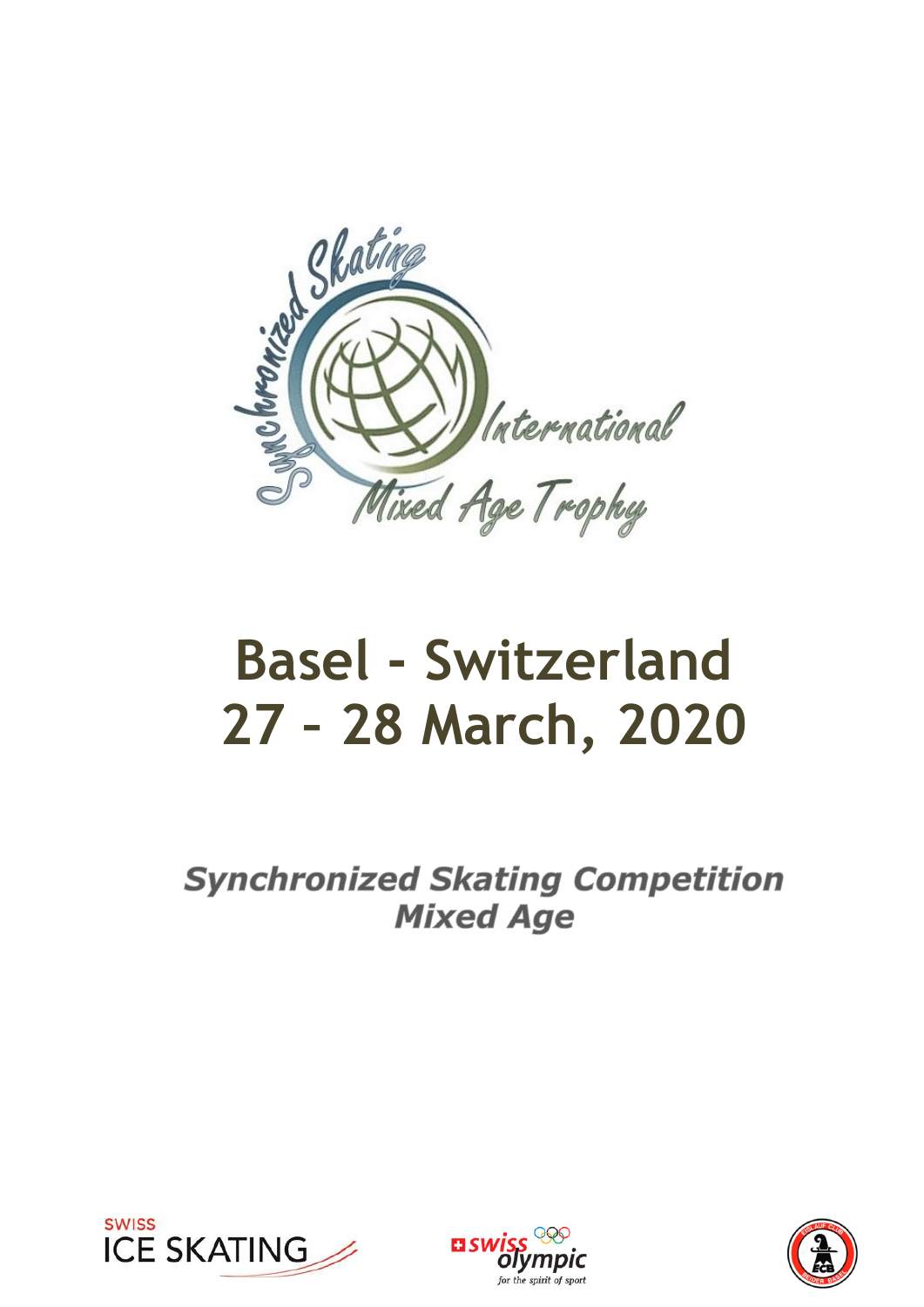

International Synchronized Skating Mixed Age Trophy Basel – Switzerland, 27 – 28 March 2020

## ANNOUNCEMENT

## **International Synchronized Skating Mixed Age Trophy**

## Basel 27 – 28 March, 2020

The skating Club of Basel invites your teams to participate at the INTERNATIONAL SYNCHRONIZED SKATING MIXED AGE TROPHY, synchronized skating competition, upon approval by Swiss Ice Skating. The competition will be conducted in accordance with Swiss and ISU rules and is open to all eligible team skaters according to ISU rule 102.

### PLACE

St. Jakobs-Arena (30 m x 60 m) Mittlere Allee 18 4052 Basel Switzerland

Localisation GPS: N 47°32'23" O 07°37'03''

### INVITED MEMBERS

All ISU-Members are invited to enter teams at the International Synchronized Skating Mixed Age Trophy in Basel 2020.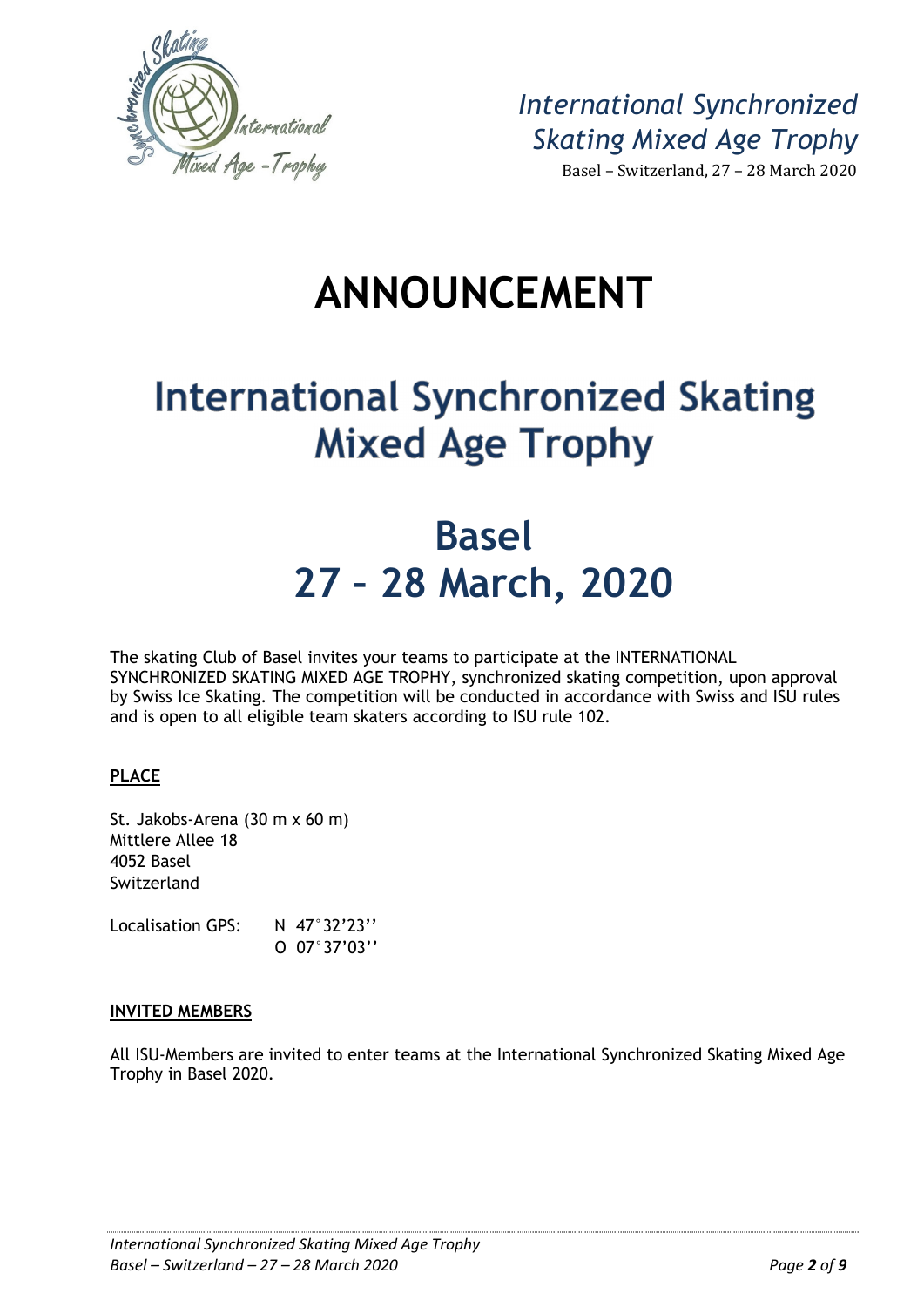

Basel – Switzerland, 27 – 28 March 2020

### TECHNICAL REGULATIONS AND CONDITIONS

The International Synchronized Skating Mixed Age Trophy will be held according to the ISU General Regulations 2018, the Special Regulations Synchronized Skating 2018 as well as the valid special Technical Rules and Conditions SYS 2019 for above mentioned competition (see technical guidelines).

Every invited member may enter a maximum of four (4) teams during the preliminary entry period. The fourth  $(4<sup>th</sup>)$  team is allowed to be added as a provisional team that might be accepted depending on the number of total entries accepted after the preliminary entry deadline. The federations are asked to determine the teams or to confirm their participation.

Teams which have participated in the ongoing season in a competition of a different category than Mixed Age are not allowed to take part in this International Synchronized Skating Mixed Age Trophy.

### **CATEGORIES**

This competition is reserved for the category Mixed Age only, performing a single program (free skating).

### JUDGING SYSTEM

The competition will be judged with the ISU Judging System.

### ENTRIES

Date of preliminary entry: 15 November 2019

Final date of entry: 1 February 2020

The entry fee is CHF 350.00 for each participating team. The payment must be done to the Eislauf Club beider Basel by credit transfer no later than registration deadline. The bank draft expenses will be charged to the registering teams and not to the organizer of the competition.

| Beneficiary      | Eislauf Club beider Basel - SYS Mixed Age Trophy 2020     |  |
|------------------|-----------------------------------------------------------|--|
| Bank             | PostFinance AG, Mingerstrasse 20, 3030 Bern (Switzerland) |  |
| <b>IBAN</b>      | CH17 0900 0000 1504 8505 8                                |  |
| Account No       | 15-048505-8                                               |  |
| BIC (SWIFT-Code) | <b>POFICHBEXXX</b>                                        |  |

If you do a bank transfer please send an e-mail of confirmation to the following address: info@mixedagetrophy.ch

The entry fee and / or bookings are not refundable.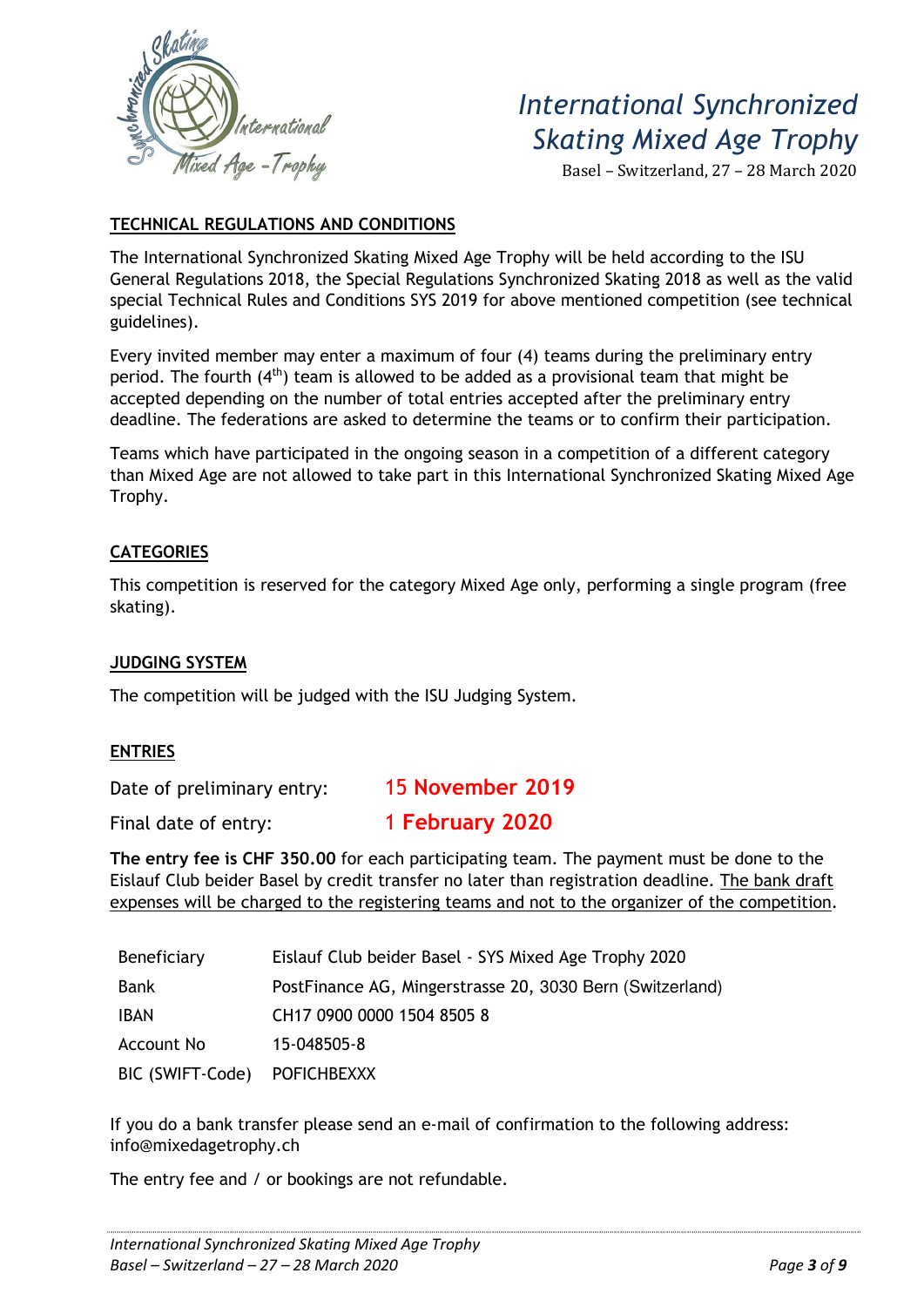

Basel – Switzerland, 27 – 28 March 2020

### PANEL OF JUDGES

Each participating ISU member entering at least one (1) team may enter one (1) international judge or ISU judge for Synchronized Skating from the official ISU list of judges of the current season. National championship judges may also be entered.

The organizer will pay board and lodging from Friday, 27 March 2020 to Sunday morning, 29 March 2020. All other expenses shall be the responsibility of each official, the entering association or club.

The first judges meeting will take place Saturday, 28 March 2020 in the morning at the ice rink.

The round table discussion will be held on Saturday, 28 March 2020 after the competition at the ice rink.

Hotel for officials: Coop Tagungszentrum Seminarstrasse 12-22 CH - 4132 Muttenz (Basel) Tel: +41 61 466 11 11 Homepage: www.cooptagungszentrum.ch E-Mail: tagungszentrum@coop.ch

### OFFICIAL PRACTICE

The official practice starts on Saturday morning, 28 March 2020. Each team has 10 minutes official practice on ice for the free program.

### DRAW – STARTING ORDER

The draw will take place at the ice rink Friday, 27 March 2020, at 19h00.

The starting order will be determined by draw on alphabetical order of the participating countries.

The draw will be made by the referee in accordance with ISU regulations.

The exact and reliable schedule can only be announced after closing of entries.

### **REGISTRATION**

Every participating team, officials, referees, judges, technical specialists and accountant are invited to register upon arrival at the ice rink.

An information desk will be in place at the ice rink throughout the entire duration of the competition.

At the information desk only payment in cash (Euro or Swiss Francs) is possible.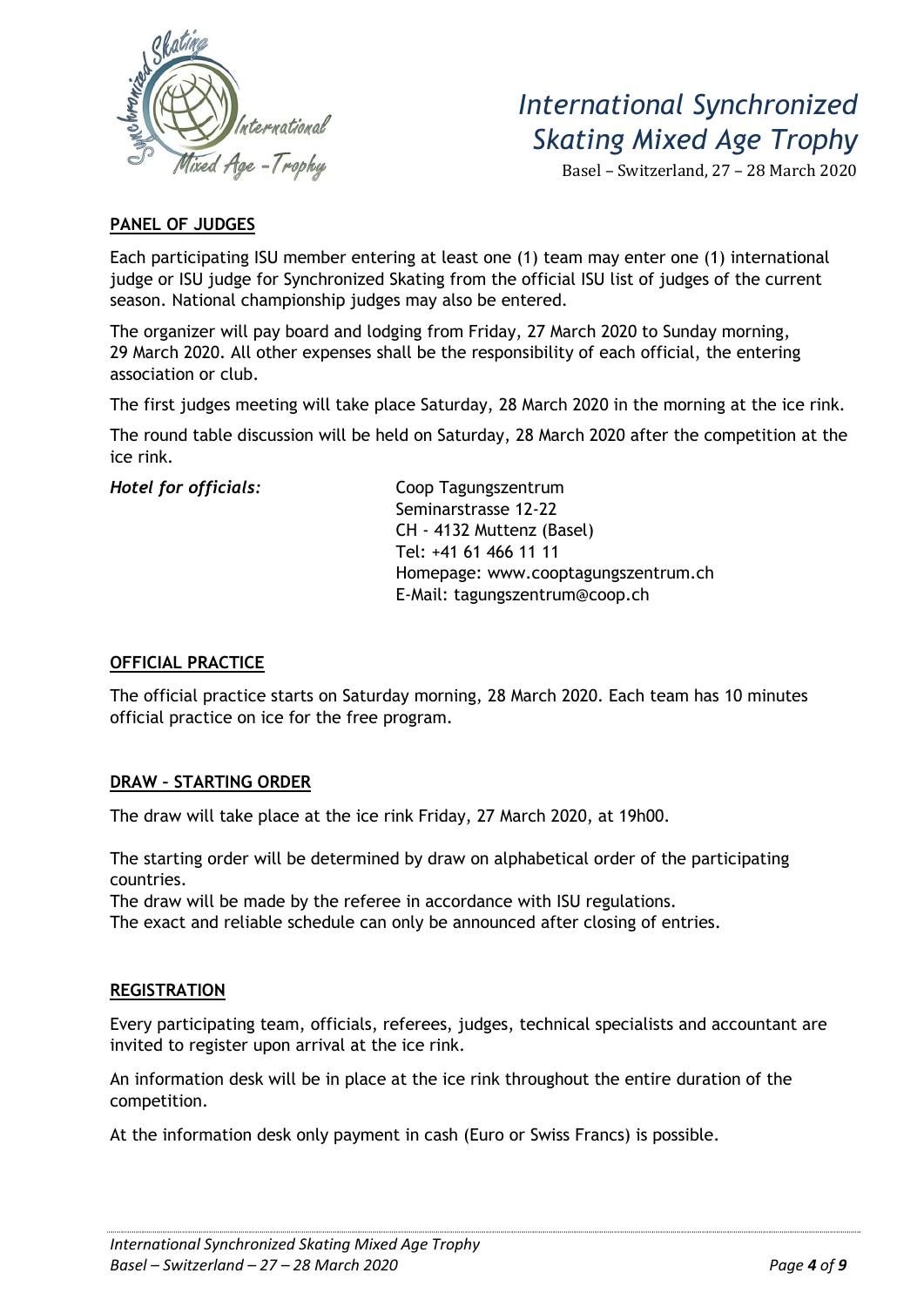

Basel – Switzerland, 27 – 28 March 2020

### TECHNICAL DATA

| Age                     | No age requirements                                                                                                                                                                                                                                                                                                                                                           |  |  |
|-------------------------|-------------------------------------------------------------------------------------------------------------------------------------------------------------------------------------------------------------------------------------------------------------------------------------------------------------------------------------------------------------------------------|--|--|
| Number of skaters       | 12 to 16 skaters + 4 alternates                                                                                                                                                                                                                                                                                                                                               |  |  |
| Program duration        | 3 min. $+/- 10$ sec.                                                                                                                                                                                                                                                                                                                                                          |  |  |
| Levels of difficulty    | Teams may attempt any level                                                                                                                                                                                                                                                                                                                                                   |  |  |
| Components              | Factor of 1.6<br>5 components                                                                                                                                                                                                                                                                                                                                                 |  |  |
| <b>Elements</b>         | 7 Elements (see ISU Communication 2236)<br>1 Intersection Element<br>a)<br>1 Move Element<br>b)<br>1 No Hold Element<br>$\mathsf{C}$ )<br>1 Pivoting Element - Block<br>$\mathsf{d}$<br>1 Traveling Element - Circle<br>e)<br>1 Twizzle Element<br>f<br>Plus a choice of 1 Element from Group A:<br>1 Artistic Element - Line<br>g)<br>or<br>1 Artistic Element - Wheel<br>h) |  |  |
| Non-permitted Elements  | (as per Rule 992 para.3b)<br>With the exception that vaults and un-sustained lifts are<br>permitted                                                                                                                                                                                                                                                                           |  |  |
| <b>Illegal Elements</b> | (as per Rule 992 para.2)<br>Illegal lifts (as defined in Rule 990 para.4)<br>a)<br>Intersections incorporating back spirals<br>b)<br>Flying camel spin executed by the entire team<br>C)<br>Split jump through the point of intersection<br>$\mathsf{d}$                                                                                                                      |  |  |
| <b>Falls</b>            | 0.5 per fall (defined as per Rule 953)                                                                                                                                                                                                                                                                                                                                        |  |  |

### MUSIC

All teams are requested to provide their competition music in advance by emailing an MP3-file to the following email-address: info@mixedagetrophy.ch. Teams must send their music not later than 1 February 2020 (Form 3).

Each email message should only contain one music file. The subject of the email and the name of the file should be in the format "MUSIC" with the addition of the name of the team (for example MUSIC – Team ABC.mp3).

Upon accreditation all teams shall bring their competition music of excellent quality on CD (no mp3cd) as a backup. The CD must be properly inserted in its original case, must clearly show the name of the team as well as the exact running time of the music (not skating time). Only one program in one track per CD is permitted.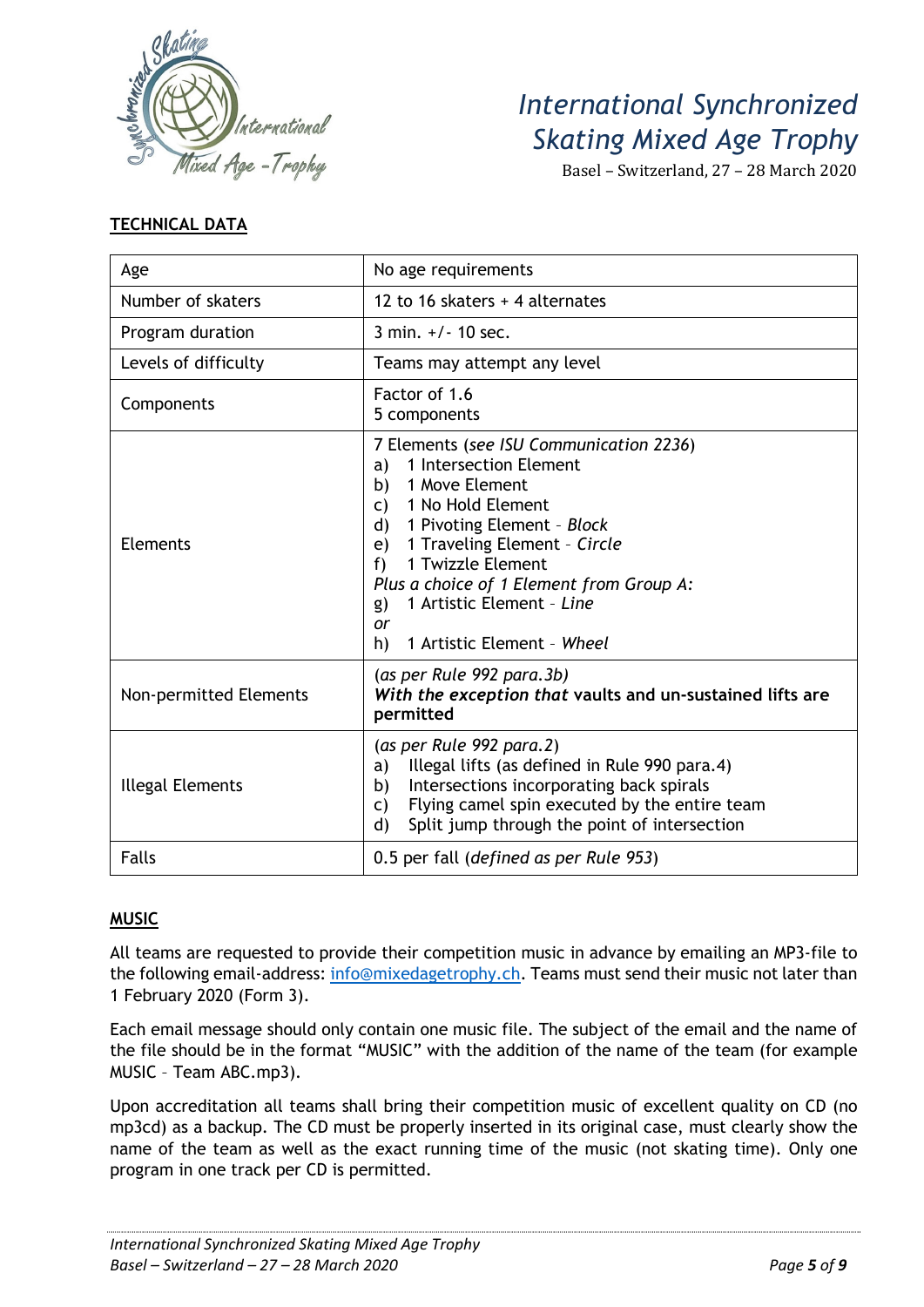

Basel – Switzerland, 27 – 28 March 2020

### CLOSING CEREMONY – PODIUMS

All participants will be present on the ice in their competition costumes for the announcement of the result and for the prize awarding ceremony.

All participants will be part of the closing ceremony and are asked to follow the instructions of the organizing committee.

### **ORGANIZATION**

The responsibility for organizing the competition is in the hands of the organizing committee. The organizers retain at all times the right to take the necessary measures to ensure a smooth running of the event.

All decisions concerning such measures will be taken with the agreement of the referee.

### PUBLICITY WAIVER

Each individual and/or team, waive any and all rights to financial remuneration or other compensation for the use or reproduction of their image or likeness, or that of their synchronized skating team, and grant permission to use same, as or in publicity prior to, during or following the International Synchronized Skating Mixed Age Trophy 2020, in Basel, Switzerland.

### MEDICAL SERVICE / LIABILITY

In accordance with rule 119, it is the sole obligation of each ISU member participating in the competition, as defined in rule 107, to provide medical and accident insurance for their athletes, officials and all other members of the ISU member's team(s). Such insurance must provide full medical coverage and also the return journey of the ill or injured person to the home country by air transport or by other expeditious means.

The Swiss Ice Skating and the organizing committee assume no responsibility for or liability with respect to bodily or personal injury or property damage incurred in connection with the event by competitors and officials.

The organizer will not provide participant insurance coverage for the event.

The organizer will provide emergency medical services for all competitors during the competition and official practice sessions at the official ice rink.

The local hospital is within 10 minutes distance from the ice rink.

Each team manager should be able to give important medical information for each skater for use in case of an emergency or accident.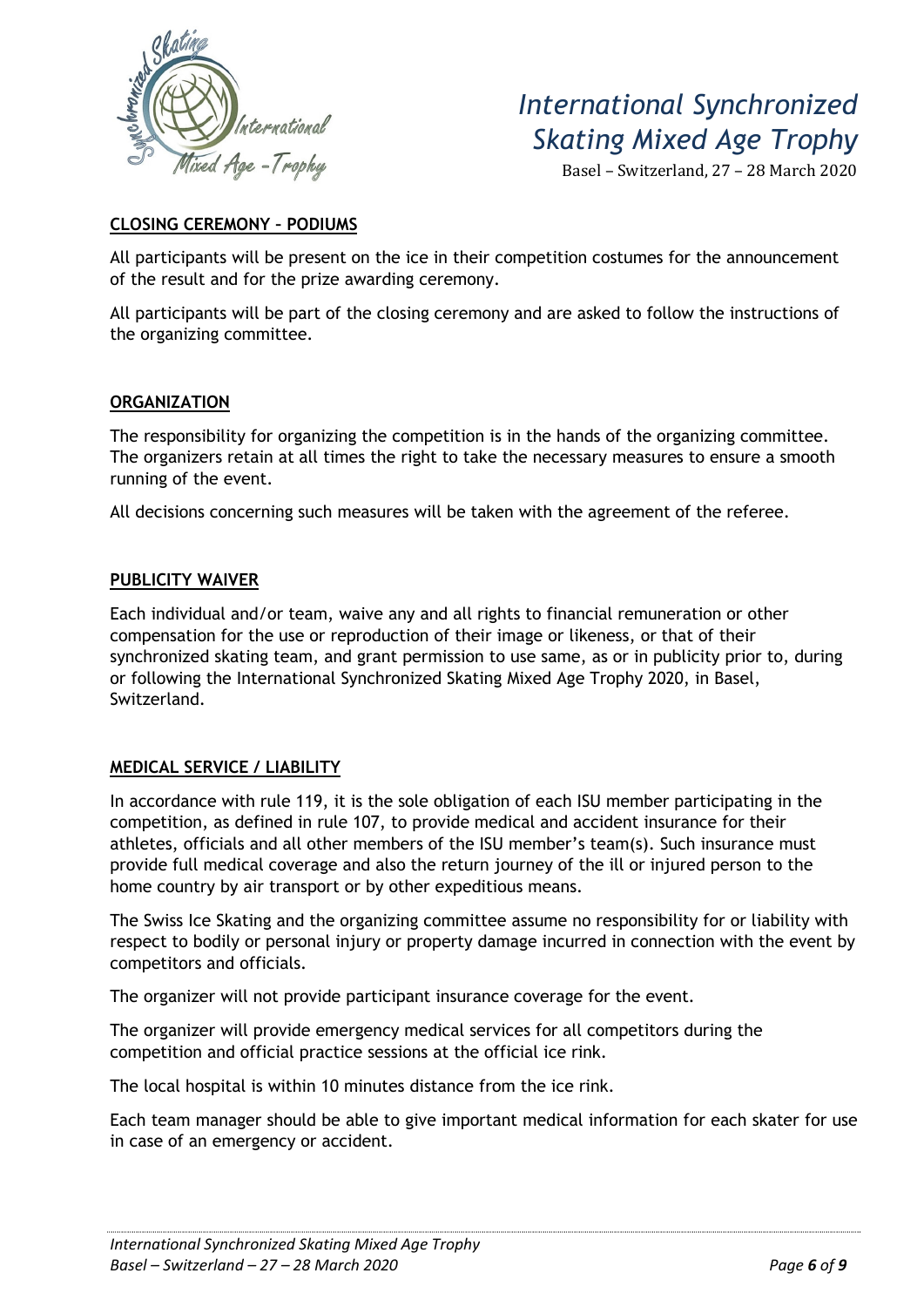

Basel – Switzerland, 27 – 28 March 2020

Such information should include but is not limited to the following, and will greatly help local medical and emergency personnel:

- allergies;
- existing medical conditions (i.e. asthma);
- current medications;
- immunizations;
- blood type; and
- use of glasses, contact lenses, dental appliances.

### DOPING

If an anti-doping test is carried out it will be conducted in accordance with the current ISU Anti-Doping Rules & Procedures (Rule 139 ISU General Regulations and ISU Communications No. 2213 and 2243 or any further update of this Communication).

### PRIZE - AWARD

The first three (3) teams will receive a reward.

### TEAM ACCOMODATION / TRANSPORTATION

Official hotel for teams:

IBIS Budget Basel City Grosspeterstrasse 12 CH-4052 Basel, Switzerland

Email: h8211@accor.com

Homepage: https://www.accorhotels.com/de/hotel-8211-ibis-budget-basel-city/index.shtml

The IBIS Budget Basel City Hotel offers you special prices for the following rooms:

- CHF 94.00 for a single room per night, including breakfast and tourist tax;
- CHF 110.00 for a double room per night, including breakfast and tourist tax; or
- CHF 126.00 for a triple bed room per night, including breakfast and tourist tax.

This special offer is valid until 27 February 2020. Reservations must be made through h8211@accor.com or +41 61 317 40 00. Please use the booking code MA Trophy 2020. Good to know: all public transport is free of charge if you book in the IBIS Budget in Basel City! You will get the Mobility Tickets at the Check-in in the hotel. If you arrive by plane or by train, your public transport from the airport or railway station to the hotel is free of charge, provided you show the booking confirmation of the hotel.

The organizer will not be in charge for accommodation and meals for the teams. The organizer will make proposals for accommodation and meals.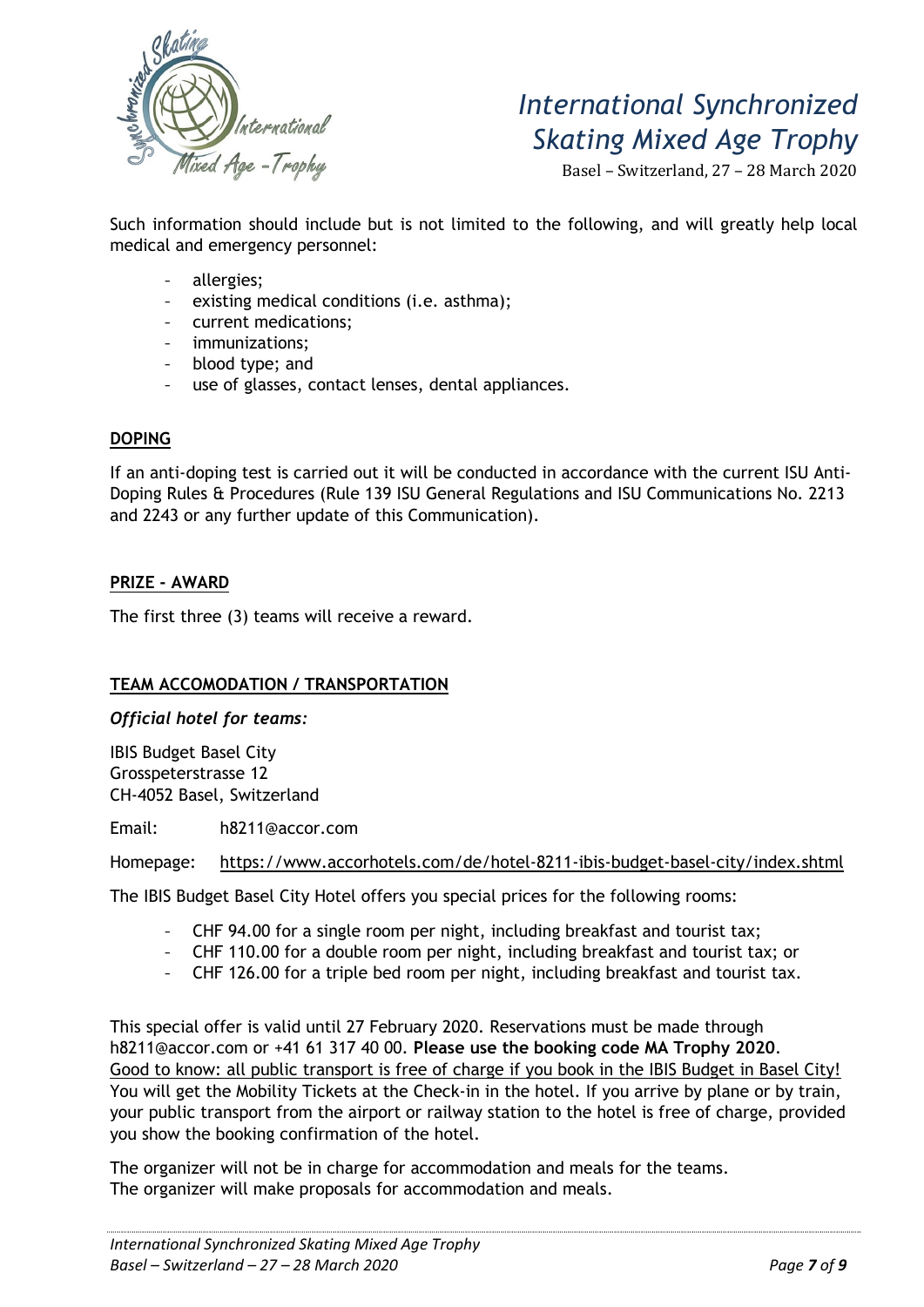

Basel – Switzerland, 27 – 28 March 2020

### TEAM PHOTO

In order to prepare the event program the organizing committee is requesting the teams to submit one (1) team photo (width: 1500 pixels, height: 1000 pixels, resolution: 200 dpi, 300 to 800kb) by e-mail at info@mixedagetrophy.ch at latest 1 February 2020.

### EXTRA PRACTICE

The organizer offers to the participating teams some practice time on ice (CHF 120.00 for 30 minutes on ice). See FORM 3 for reservation.

### INFORMATION

For any further information: Mr. Urs Fölmli: Phone +41 61 851 10 37 – Mobile + 41 79 197 36 08 E-mail: info@mixedagetrophy.ch Website: http://www.mixedagetrophy.ch/ Facebook: www.facebook.com/MATrophy2020

### PRELIMINARY EVENT SCHEDULE

#### Friday, 27 March 2020

| $11.00 - 17.00$<br>14.00 - 22.00 | Arrival and registration of participants and Officials at the ice rink<br>Extra practice ice |
|----------------------------------|----------------------------------------------------------------------------------------------|
| $18.00 - 19.00$                  | Technical panel initial meeting                                                              |
| 19.00                            | Draw ceremony                                                                                |
| 20.15                            | Officials dinner                                                                             |

| Saturday, 28 March 2020 |                                                                   |
|-------------------------|-------------------------------------------------------------------|
| $07.00 - 10.00$         | Accreditation                                                     |
| $08.00 - 12.00$         | Official practice                                                 |
| Morning                 | Judges meeting                                                    |
| 14.00                   | Opening ceremony                                                  |
| $14.30 - 18.00$         | Competition                                                       |
| $18.00 - 18.30$         | Award ceremony immediately after competition for all teams on ice |
| After competition       | Technical panel final meeting / round table discussion            |